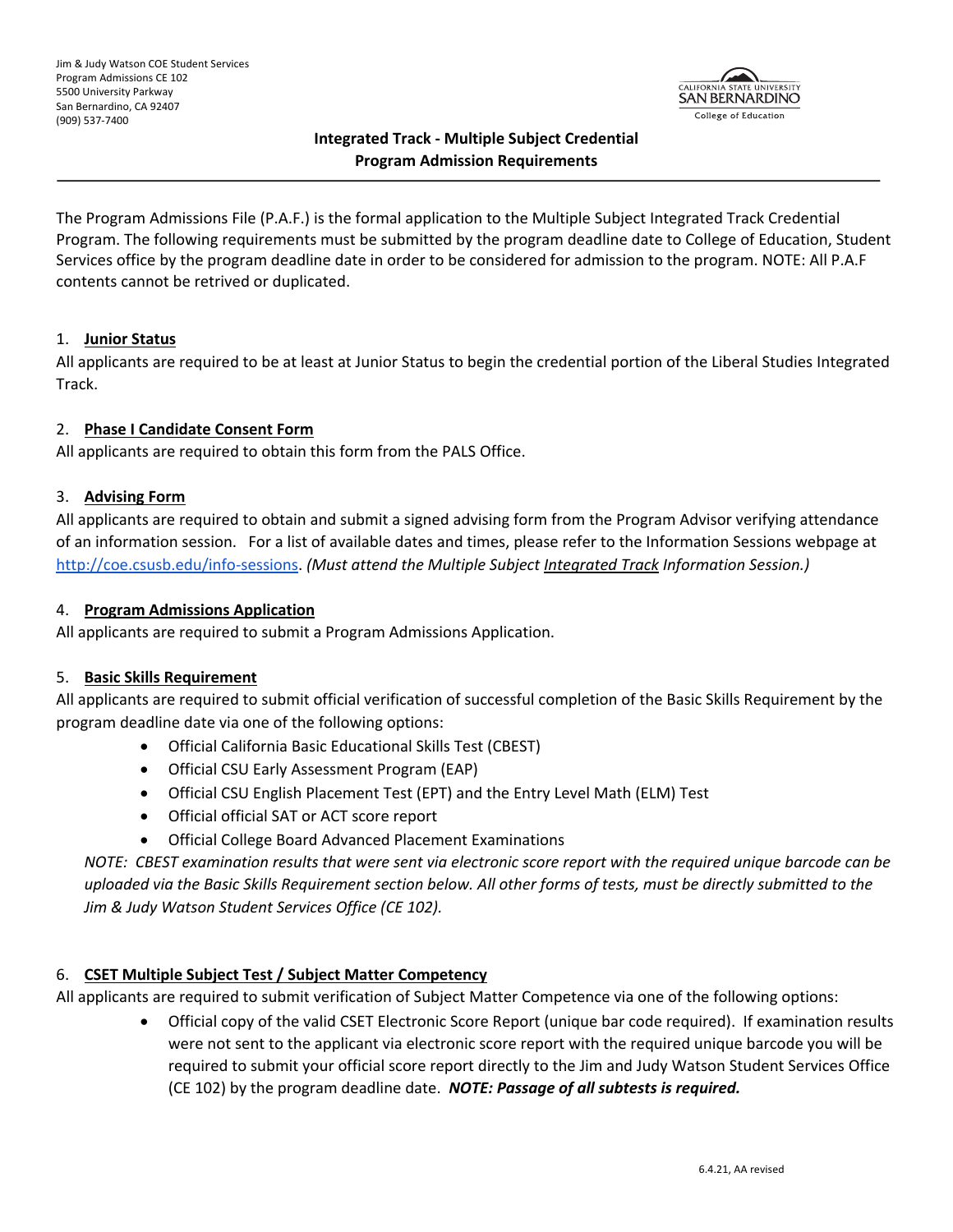# 7. **Certificate of Clearance**

All applicants are required to submit verification from the Commission on Teacher Credentialing (C.T.C.) of the issuance of a valid California Certificate of Clearance, credential or permit. For instructions on how to complete a Certificate of Clearance visit, https://www.csusb.edu/sites/default/files/upload/file/cl900.pdf.

## 8. **Field Experience**

All applicants are required to submit documentation of at least 45 hours of field experience in a K-12 classroom via one of the following:

- Early Field Experience Verification Form, http://www.calstate.edu/credentialforms/early-field-experience.pdf
- Original letterhead signed by the authorized school personnel
- Original field log signed by the authorized school personnel

*NOTE: This does not apply to applicants that have successfully completed EDMS 2301 and one of the following: CD 2240/PSYC 2240 or EDMS 3010 at CSUSB.*

## 9. **Personal Statement**

All applicants are required to submit a personal statement (at least 600 – 700 words) on the following topics:

- Why do you want to become an elementary school teacher?
- What in your background prepares you to be a teacher? Please be sure to address the following:
	- Briefly introduce yourself and your educational background.
	- Describe your motivation and interest for teaching elementary school pupils.
	- Discuss your personal background/experience in working with children in a classroom setting 4. Describe personal attributes (strengths/special skills/talents/abilities) you have that will enhance you working with children
	- Discuss any other experiences that you personally consider important to help you become an effective elementary school teacher.

## 10. **Tuberculosis (TB) Test Results**

All applicants are required to submit verification of tuberculosis test results via one of the following options:

- Negative chest x-ray, the verification must include your name, the administering agency information, date a chest x-ray was performed and must specify a negative result.
- Negative TB test, the verification must include your name, the administering agency information, date the test was administered, date the test was read and must specify a negative result.

*NOTE: Negative TB test results are valid for four years from the date the test was read and must remain valid for the duration of the program. \*Risk Assessment Questionnaires are not acceptable.*

## 11. **Recommendations**

All applicants are required to submit a Recommendation Form from two individuals *(not a family member)* who are able to evaluate and address the applicants scholastic performance and suitability for teaching. *NOTE: Letters of recommendation will not be accepted.*

## 12. **PAWS Report**

All applicants must submit a copy of your expanded PAWS report.

#### 13. **Grade Point Average (G.P.A.)**

All applicants must have a cumulative G.P.A. of a 2.67 or a 2.75 in their last 90 quarter or 60 semester units.